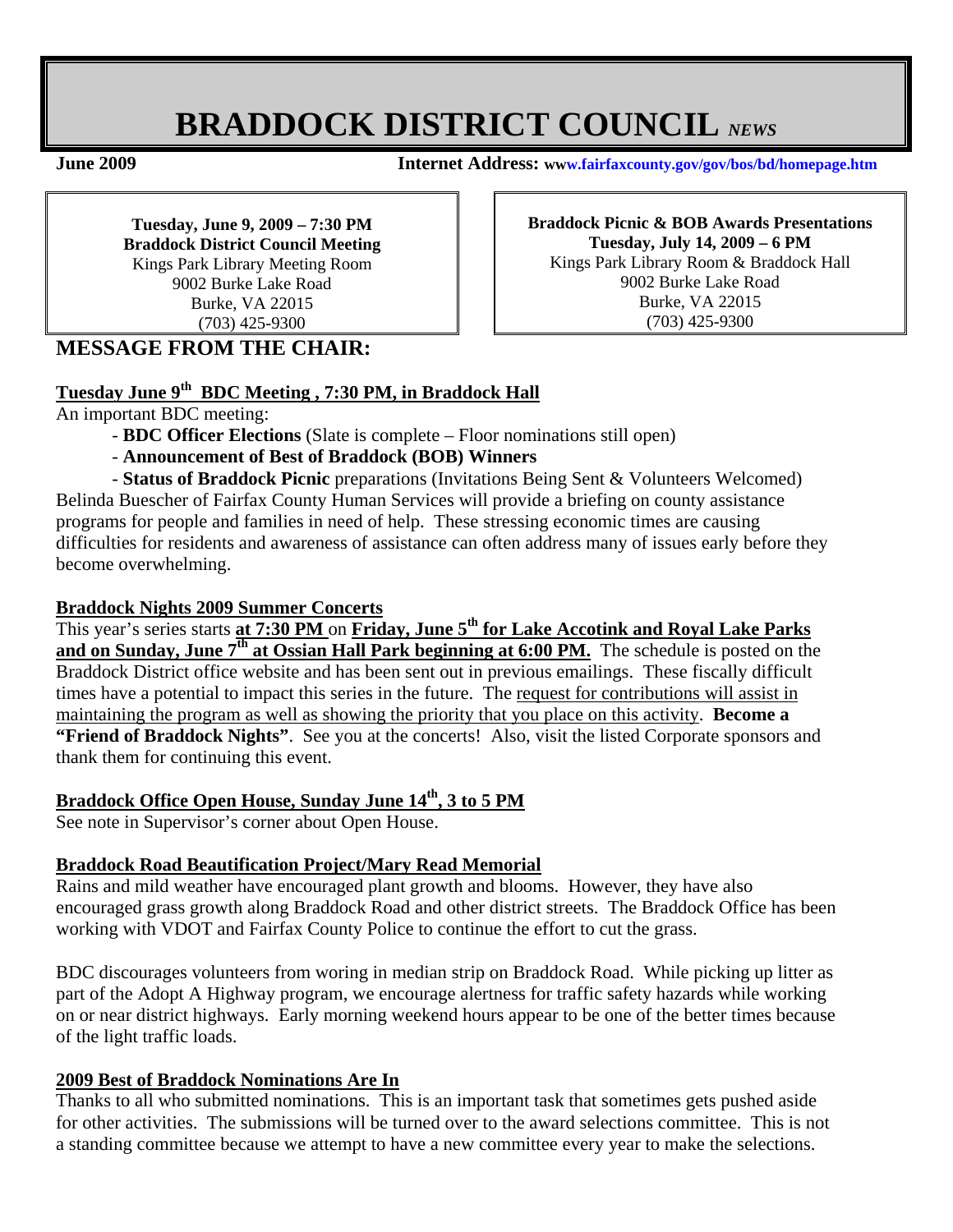# **Braddock District Picnic, Tuesday, July 14th (Starts at 6 PM)**

The Braddock District Picnic will begin at 6 PM on **Tuesday, July 14th, in Kings Park Library Meeting Room.** Thanks to the payments of dues from Braddock District associations, the BDC treasury will be able to provide **another top-notch barbecue** with fixin's. There will also be plenty of **desserts**. This is a great time to enjoy a meal and get to know other members in Braddock District.

### **Best of Braddock Awards Presentation (Starts at 7 PM) in Braddock Hall**

The presentations will begin **in Braddock Hall at 7 PM**. Many of our elected officials will be invited to help make presentations and to share a meal. **Chairman Bulova** has already accepted our invitation to the Braddock picnic, where we will get a formal chance to thank her for her service to Braddock District. This is always a great celebration of the Braddock District volunteerism that has become widely recognized within the county.

## Sincerely, **Bruce Wallachy**

**Braddock District Council Officers Chair: Bruce Wallachy Vice Chair: Tom Reinkober Treasurer: Peg Manella Secretary: Verna Dreyer Communications Chair: vacant Membership Chair: vacant Information Forum Chair: Tena Bluhm**

## **SUPERVISOR'S CORNER**

#### **Summer Planning**

 Summer is upon us. For civic and homeowners' associations, this is often a "down" time. Many organizations run on a calendar that mirrors the school year. In the Spring, elections are held for officers for the upcoming year. Many organizations do not meet during the summer. Boards therefore use the summer to plan the upcoming year. If your organization is one of those (or even if it isn't), I'd like to propose some ideas for your "summer planning."

 Recently, I've been writing about enforcing our zoning, property maintenance, and grass ordinances. I encourage each Braddock neighborhood to make code enforcement a priority in the coming year. Learn the code requirements about multi-family homes (illegal boarding houses), multiple-family dwellings (illegal second kitchens), parking regulations, outdoor storage (a euphemism for junk in the yard), and grass cutting (grass must be kept under 12"). Encourage members of your communities to comply voluntarily with these laws. Find ways for your community members to encourage each other to follow these laws, without becoming overbearing or becoming the neighborhood "busy body." Voluntary code compliance is the key to reducing the rising level of violations, and keeping our neighborhoods safe, vital, and attractive.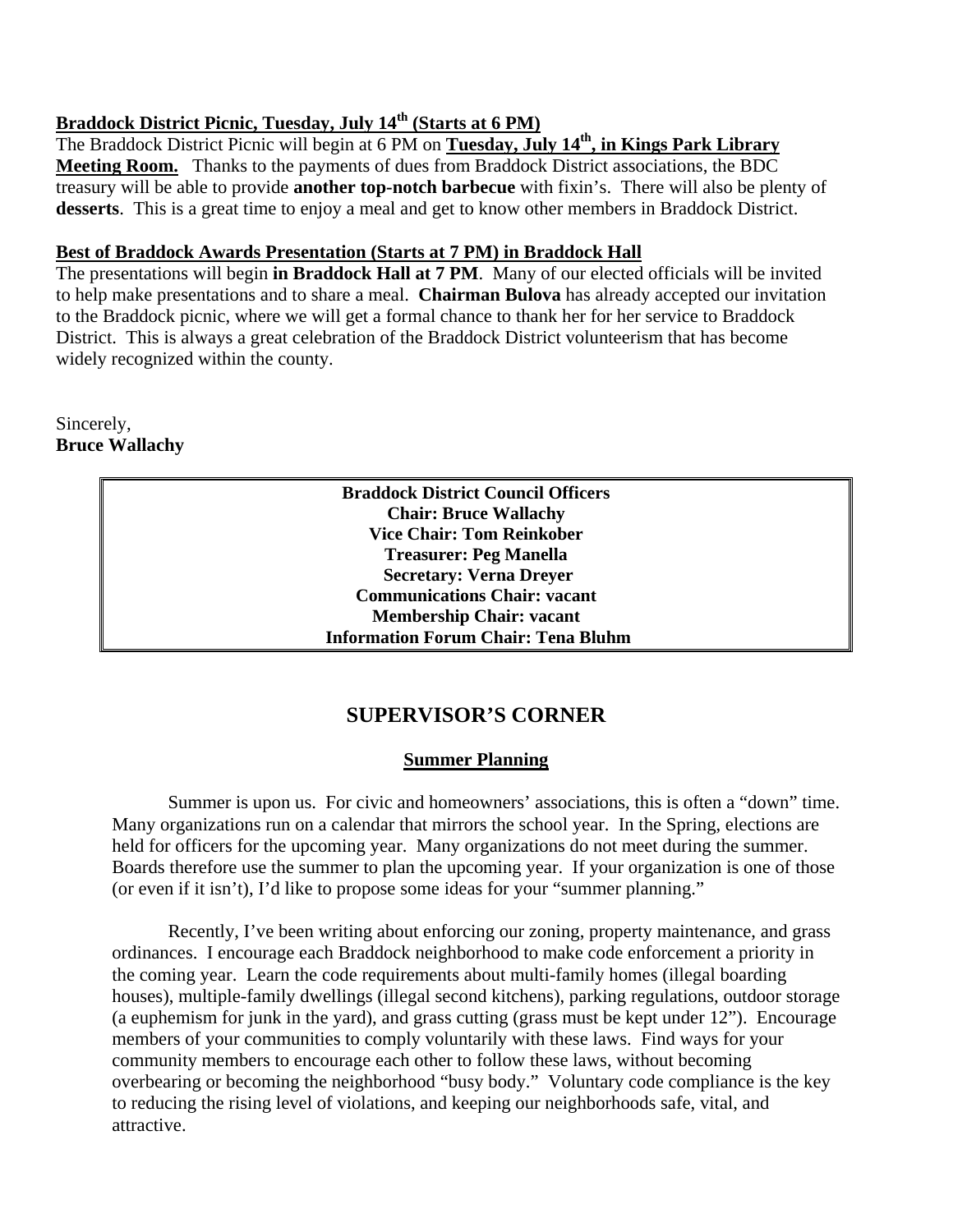I also urge you to plan additional "community building" exercises in your neighborhood. "Community building" is just a fancy way to say that people in a neighborhood need to get to know each other and need to have more opportunities to work and play together. Encourage people to hold block parties in your neighborhood. Plan additional community social events. These steps will bring people together, which is the first step toward addressing neighborhood concerns. In bringing people together, remember to include all people. We are an increasinglydiverse community. Reach out to those who have different ethnic or racial backgrounds from your own. Reach out to those who are older or younger, or who have different professions. Strong communities build relationships between all people, not just between people of the same race, age, economic, or ethnic background. If we want our communities to be strong, we must build those bonds between all of our residents.

 I look forward to meeting many of you in the coming year. I would welcome the opportunity to attend your meetings to introduce myself, talk to you about my ideas for strengthening our neighborhoods, listen to your ideas, and answer your questions. Please contact my office if you'd like to schedule a meeting. And, if there is anything I can do to help you meet your neighborhood's needs, please don't hesitate to ask. My staff and I are here to serve you.

Below are a few additional items of information that I would like to pass on.

Have a great summer, and keep up that community involvement!

John C. Cook Braddock District Supervisor

## **Open House June 14<sup>th</sup>**

On Sunday, June  $14<sup>th</sup>$  from 3:00 p.m. to 5:00 p.m. I will host my first Open House at the Braddock District office. The Braddock District Office is co-located with the Kings Park Library at 9002 Burke Lake Road in Burke, Virginia.

 The Open House is an invitation to Braddock District citizens to meet their new county supervisor and see their office up close and personal. Light refreshments will be served and staff will be available to address needs or take questions about government resources.

#### **Braddock Neighborhood News**

The Braddock Neighborhood News is a TV program on the county government's Channel 16 which I will be using to provide you with information on issues facing our community, programs and services provided by the county, great things being done by our neighbors, and what I am doing to respond to your concerns.